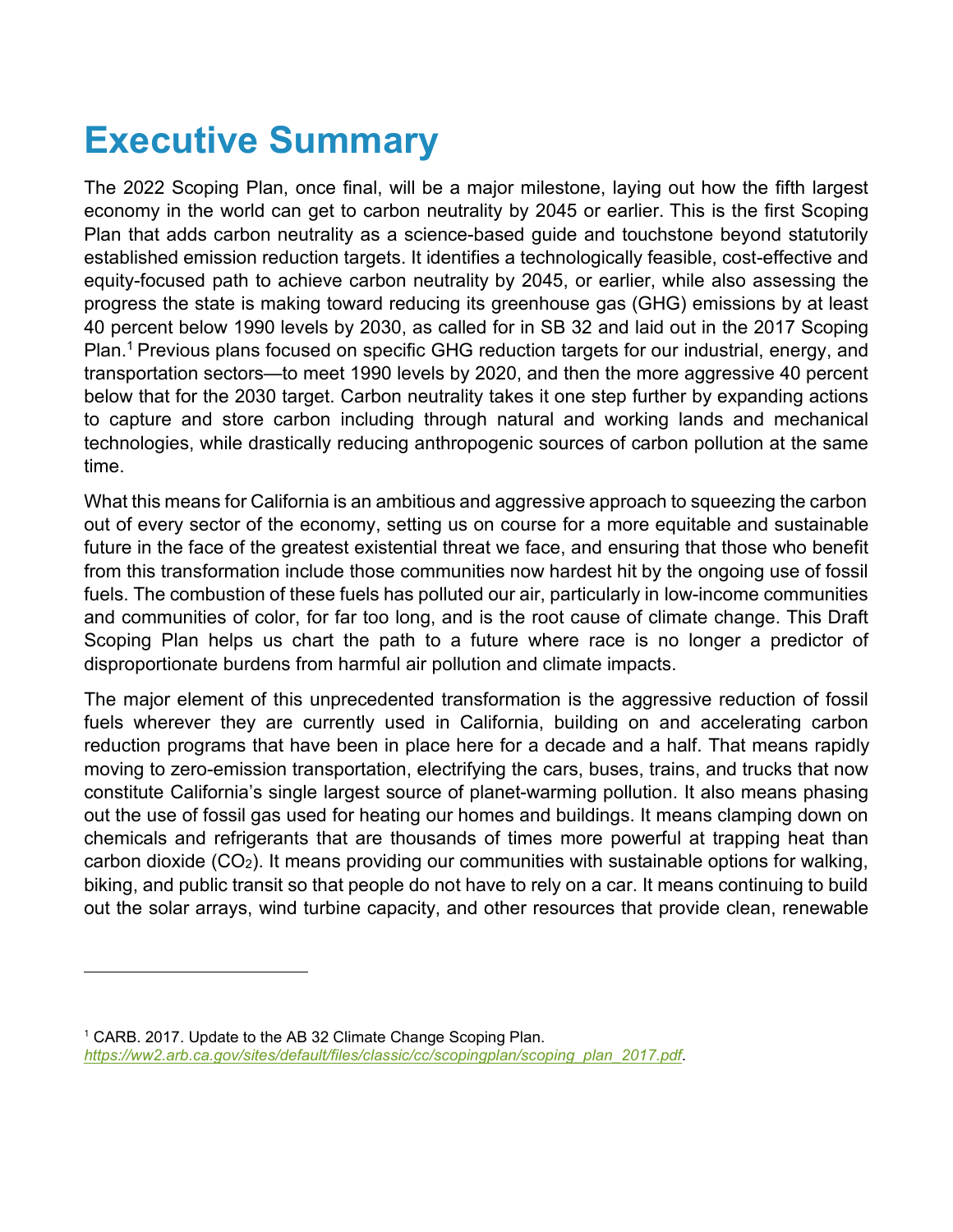energy to displace fossil-fuel fired electrical generation. It also means scaling up new options such as green hydrogen $^{\scriptscriptstyle 2}$  $^{\scriptscriptstyle 2}$  $^{\scriptscriptstyle 2}$  for hard to electrify end uses and renewable gas where needed.

That's on the carbon reduction side. The other side of the equation is a re-envisioning of our forests, shrublands/chaparral, croplands, wetlands, and other lands—what we call Natural and Working Lands—to ensure that they play as robust a role as possible in incorporating and storing more carbon in the trees, plants, soil, and wetlands that cover 90 percent of the state's 105 million acres. And since the goal is to balance carbon output with carbon sequestration, we will need to research, develop, and deploy additional methods of capturing CO<sub>2</sub> that include pulling it from the smokestacks of facilities, or drawing it out of the atmosphere itself and then safely and permanently storing it.

This is a plan that aims to shatter the carbon status quo and take action to achieve a vision of California with a cleaner, more sustainable environment and thriving economy for our children. When final, this ambitious plan will serve as a model for other partners around the world as they consider how to make their transition. As we have so often in the past, California can serve as the successful laboratory of innovation that has produced not only the fifth largest economy on the planet, but ultimately one of the most energy-efficient economies, with a track record of demonstrating the ability to decouple economic growth from carbon pollution. This plan builds upon current and previous environmental justice efforts to integrate environmental justice directly into the plan to ensure that no community is left behind. Specifically, this plan:

- · Identifies a path to keep California on track to meet its SB 32 GHG reduction target of at least 40 percent below 1990 emissions by 2030.
- · Identifies a technologically feasible, cost-effective path to achieve carbon neutrality by 2045 or earlier.
- · Focuses on strategies for reducing California's dependency on petroleum to provide consumers with clean energy options that address climate change, improve air quality, and support economic growth and clean sector jobs.
- Integrates equity and protecting California's most impacted communities as a driving principle throughout the document.
- · Incorporates the contribution of natural and working lands to the state's GHG emissions, as well as its role in achieving carbon neutrality.
- · Relies on the most up to date science, including the need to deploy all viable tools to address the existential threat that climate change presents, including carbon capture and sequestration as well a direct air capture.

<span id="page-1-0"></span><sup>&</sup>lt;sup>2</sup> For the purposes of the Draft 2022 Scoping Plan, "green hydrogen" is not limited to only electrolytic hydrogen produced from renewables.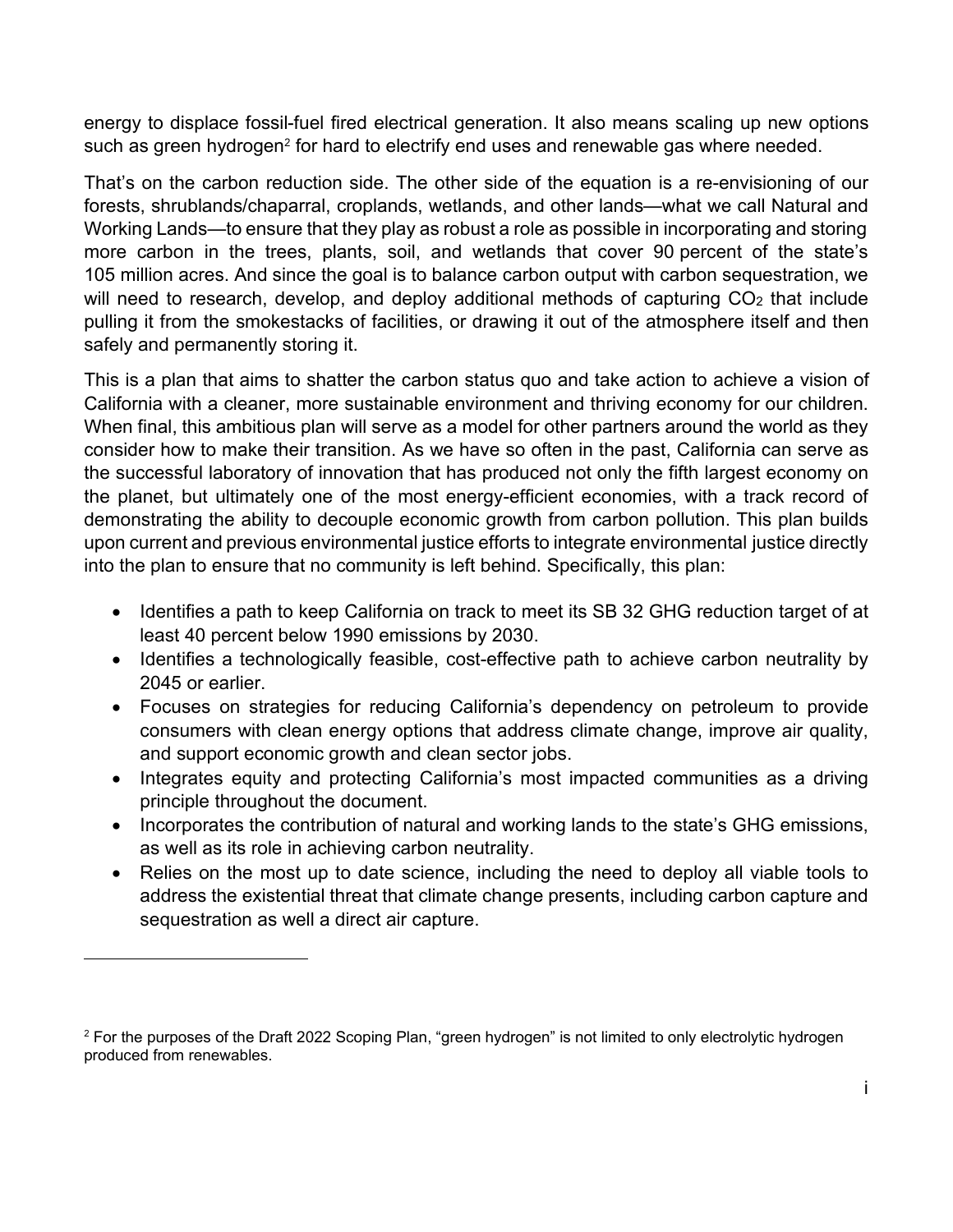· Evaluates multiple options for achieving our GHG and carbon neutrality targets, as well as the public health benefits and economic impacts associated with each.

The path forward is informed by robust science. The recent *Sixth Assessment Report* (AR6) of the Intergovernmental Panel on Climate Change (IPCC) summarizes the latest scientific consensus on climate change. It finds that atmospheric concentrations of CO<sub>2</sub> have increased by 50 percent since the industrial revolution and continue to increase at a rate of two parts per million each year.<sup>[3](#page-2-0)</sup> By the 2030s, and no later than 2040, the world will exceed 1.5°C warming. While every tenth of a degree matters—every incremental increase in warming brings additional negative impacts—climate-related risks to human health, livelihoods, and biodiversity are projected to increase further under 2°C warming, compared to 1.5°C.<sup>[4](#page-2-1)</sup> In order to remain below 1.5 $\degree$ C with limited or no overshoot of that threshold, global net anthropogenic CO<sub>2</sub> emissions need to reach net zero by 2050.

It has been 16 years since the Global Warming Solutions Act of 2006 was passed and signed into law. In 2017, the second update to the AB 32 Climate Change Scoping Plan<sup>[5](#page-2-2)</sup> (2017 Scoping Plan update) laid out a cost-effective and technologically feasible path to achieve the 2030 GHG reduction target. At the time, many characterized the plan and the AB 32 target as unachievable, citing that it would lead to massive business and job loss, and excessive costs. Those predictions proved to be incorrect as California achieved its AB 32 target four years ahead of schedule all the while growing our economy with the state distinguishing itself as a hub for green technology investment. This Draft 2022 Scoping Plan draws on a decade and a half of proven successes and additional new approaches to provide a balanced and aggressive course of effective actions to achieve carbon neutrality in 2045, if not before, in addition to the 2030 goal.

California's economy is projected to grow vigorously in the coming years and decades. In 2045, under a Reference Scenario, the gross state product would be \$5.1 trillion, nearly \$2 trillion more than in 2021, and allow growth adding hundreds of thousands of jobs. Under the California Air Resources Board (CARB) staff Proposed Scenario, impacts to this growth would be negligible in both 2035 and 2045, while delivering massive benefits in the form of reduced hospitalizations, asthma cases, and lost work and school days due to cleaner air supported by this plan. This

<span id="page-2-0"></span><sup>3</sup> IPCC. 2021. *Climate Change 2021: The Physical Science Basis.* Contribution of Working Group I to the Sixth Assessment Report of the Intergovernmental Panel on Climate Change. Cambridge University Press. In Press. <https://www.ipcc.ch/report/ar6/wg1/>.

<span id="page-2-1"></span><sup>4</sup> IPCC. 2018. *Global Warming of 1.5°C.* World Meteorological Organization. Geneva, Switzerland. 32 pp. <https://www.ipcc.ch/sr15/>*.*

<span id="page-2-2"></span><sup>5</sup> CARB. 2017. *California's 2017 Climate Change Scoping Plan.* https://ww2.arb.ca.gov/sites/default/files/classic/cc/scopingplan/scoping\_plan\_2017.pdf*.*